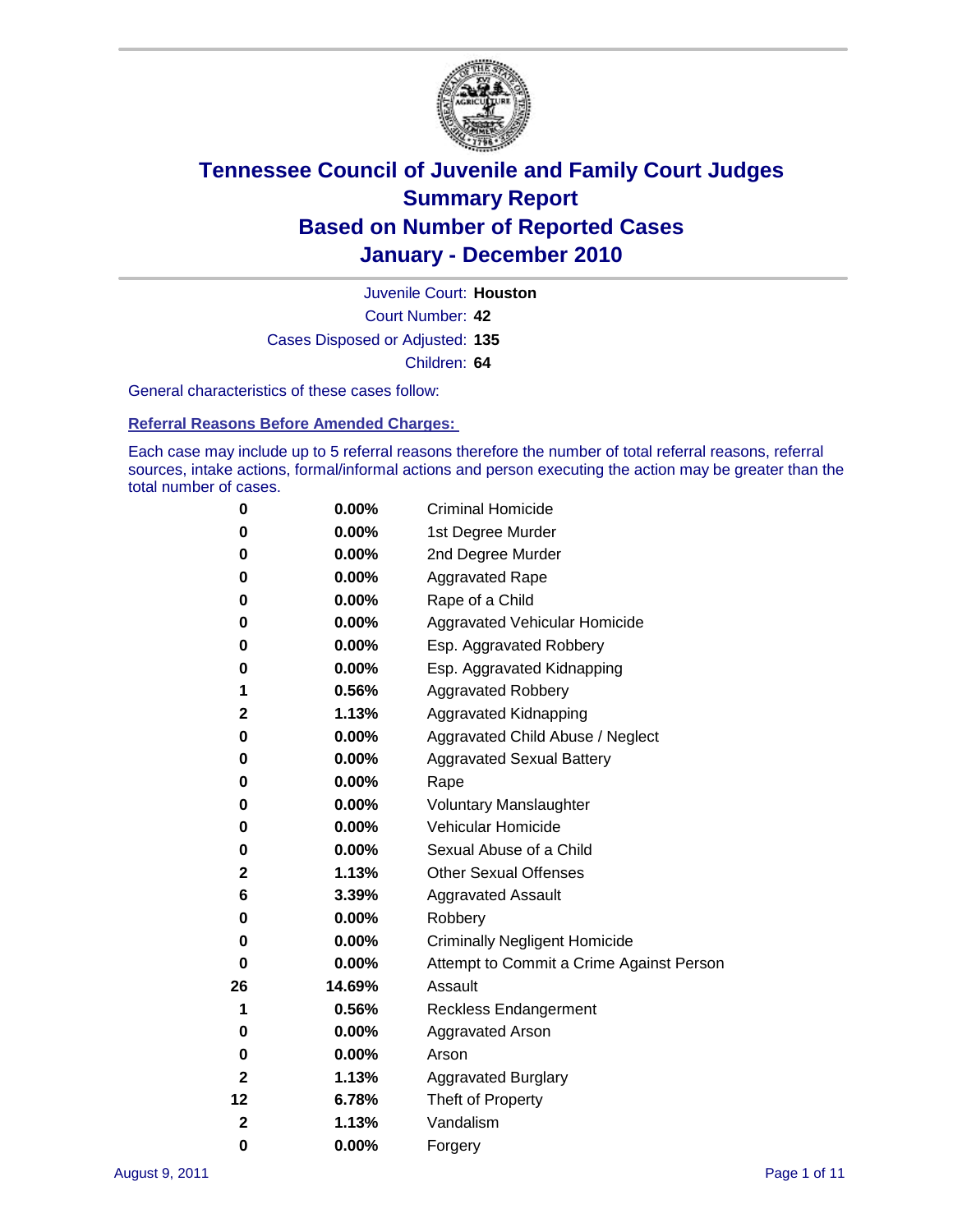

Juvenile Court: **Houston**

Court Number: **42**

Cases Disposed or Adjusted: **135**

Children: **64**

#### **Referral Reasons Before Amended Charges:**

Each case may include up to 5 referral reasons therefore the number of total referral reasons, referral sources, intake actions, formal/informal actions and person executing the action may be greater than the total number of cases.

| 0  | 0.00%    | <b>Worthless Checks</b>                                     |
|----|----------|-------------------------------------------------------------|
| 0  | 0.00%    | Illegal Possession / Fraudulent Use of Credit / Debit Cards |
| 0  | 0.00%    | <b>Burglary</b>                                             |
| 1  | 0.56%    | Unauthorized Use of a Vehicle                               |
| 0  | 0.00%    | <b>Cruelty to Animals</b>                                   |
| 0  | 0.00%    | Sale of Controlled Substances                               |
| 3  | 1.69%    | <b>Other Drug Offenses</b>                                  |
| 16 | 9.04%    | Possession of Controlled Substances                         |
| 0  | 0.00%    | <b>Criminal Attempt</b>                                     |
| 0  | 0.00%    | Carrying Weapons on School Property                         |
| 3  | 1.69%    | Unlawful Carrying / Possession of a Weapon                  |
| 1  | 0.56%    | <b>Evading Arrest</b>                                       |
| 0  | 0.00%    | Escape                                                      |
| 0  | 0.00%    | Driving Under Influence (DUI)                               |
| 23 | 12.99%   | Possession / Consumption of Alcohol                         |
| 0  | 0.00%    | Resisting Stop, Frisk, Halt, Arrest or Search               |
| 0  | 0.00%    | <b>Aggravated Criminal Trespass</b>                         |
| 0  | 0.00%    | Harassment                                                  |
| 0  | 0.00%    | Failure to Appear                                           |
| 0  | 0.00%    | Filing a False Police Report                                |
| 0  | 0.00%    | Criminal Impersonation                                      |
| 0  | 0.00%    | <b>Disorderly Conduct</b>                                   |
| 0  | 0.00%    | <b>Criminal Trespass</b>                                    |
| 0  | 0.00%    | <b>Public Intoxication</b>                                  |
| 0  | 0.00%    | Gambling                                                    |
| 18 | 10.17%   | Traffic                                                     |
| 0  | $0.00\%$ | <b>Local Ordinances</b>                                     |
| 1  | 0.56%    | Violation of Wildlife Regulations                           |
| 0  | 0.00%    | Contempt of Court                                           |
| 3  | 1.69%    | Violation of Probation                                      |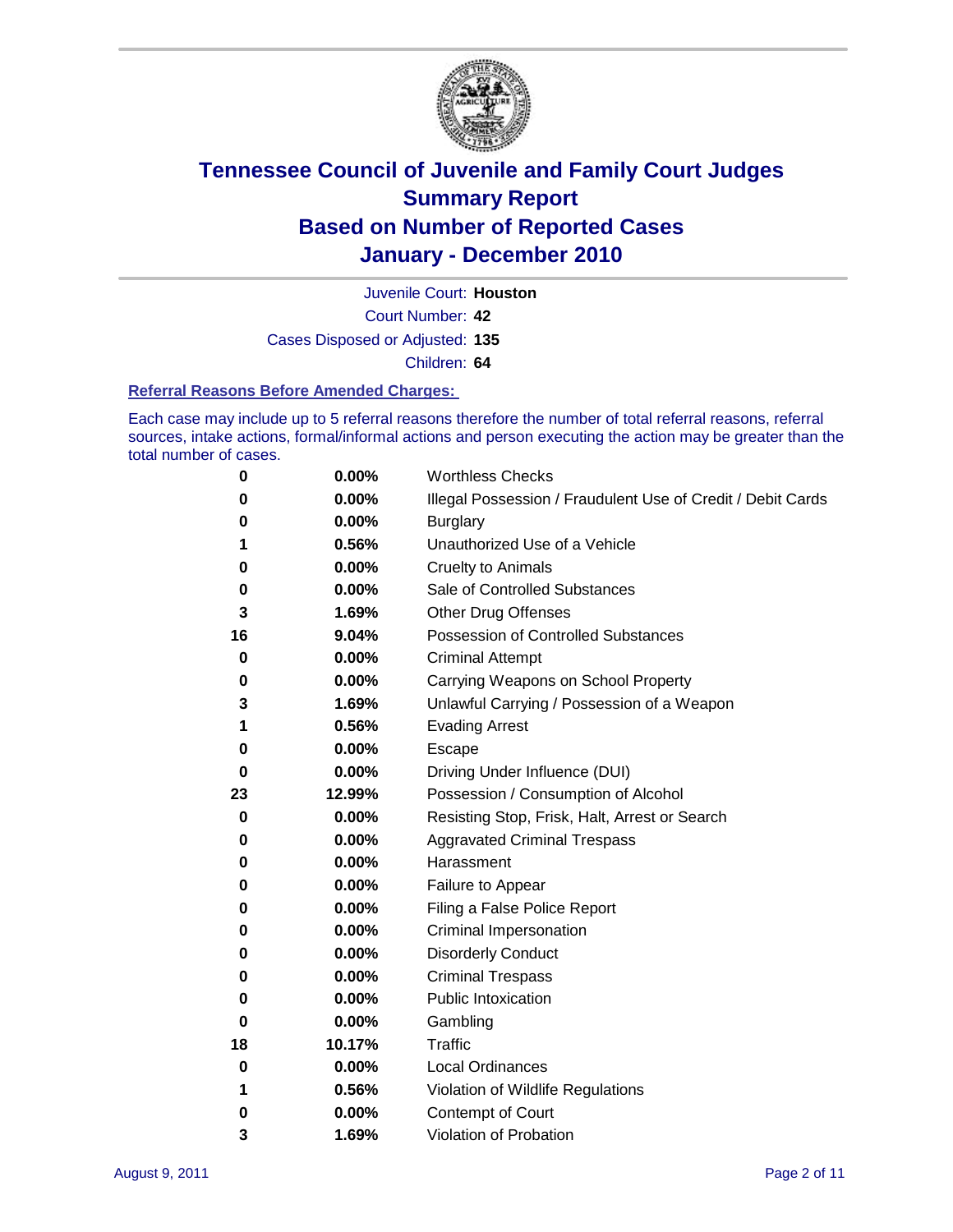

Court Number: **42** Juvenile Court: **Houston** Cases Disposed or Adjusted: **135** Children: **64**

**Referral Reasons Before Amended Charges:** 

Each case may include up to 5 referral reasons therefore the number of total referral reasons, referral sources, intake actions, formal/informal actions and person executing the action may be greater than the total number of cases.

| 0        | 0.00%    | Violation of Aftercare                 |
|----------|----------|----------------------------------------|
| 2        | 1.13%    | <b>Unruly Behavior</b>                 |
| 15       | 8.47%    | Truancy                                |
| 0        | 0.00%    | In-State Runaway                       |
| $\bf{0}$ | $0.00\%$ | Out-of-State Runaway                   |
| 10       | 5.65%    | Possession of Tobacco Products         |
| 16       | 9.04%    | Violation of a Valid Court Order       |
| $\bf{0}$ | 0.00%    | Violation of Curfew                    |
| 0        | $0.00\%$ | <b>Sexually Abused Child</b>           |
| 0        | 0.00%    | <b>Physically Abused Child</b>         |
| 3        | 1.69%    | Dependency / Neglect                   |
| 0        | 0.00%    | <b>Termination of Parental Rights</b>  |
| $\bf{0}$ | 0.00%    | <b>Violation of Pretrial Diversion</b> |
| 0        | 0.00%    | Violation of Informal Adjustment       |
| $\bf{0}$ | $0.00\%$ | <b>Judicial Review</b>                 |
| 8        | 4.52%    | <b>Administrative Review</b>           |
| 0        | 0.00%    | <b>Foster Care Review</b>              |
| 0        | $0.00\%$ | Custody                                |
| 0        | 0.00%    | Visitation                             |
| 0        | 0.00%    | Paternity / Legitimation               |
| 0        | 0.00%    | Child Support                          |
| 0        | 0.00%    | <b>Request for Medical Treatment</b>   |
| 0        | 0.00%    | <b>Consent to Marry</b>                |
| 0        | 0.00%    | Other                                  |
| 177      | 100.00%  | <b>Total Referrals</b>                 |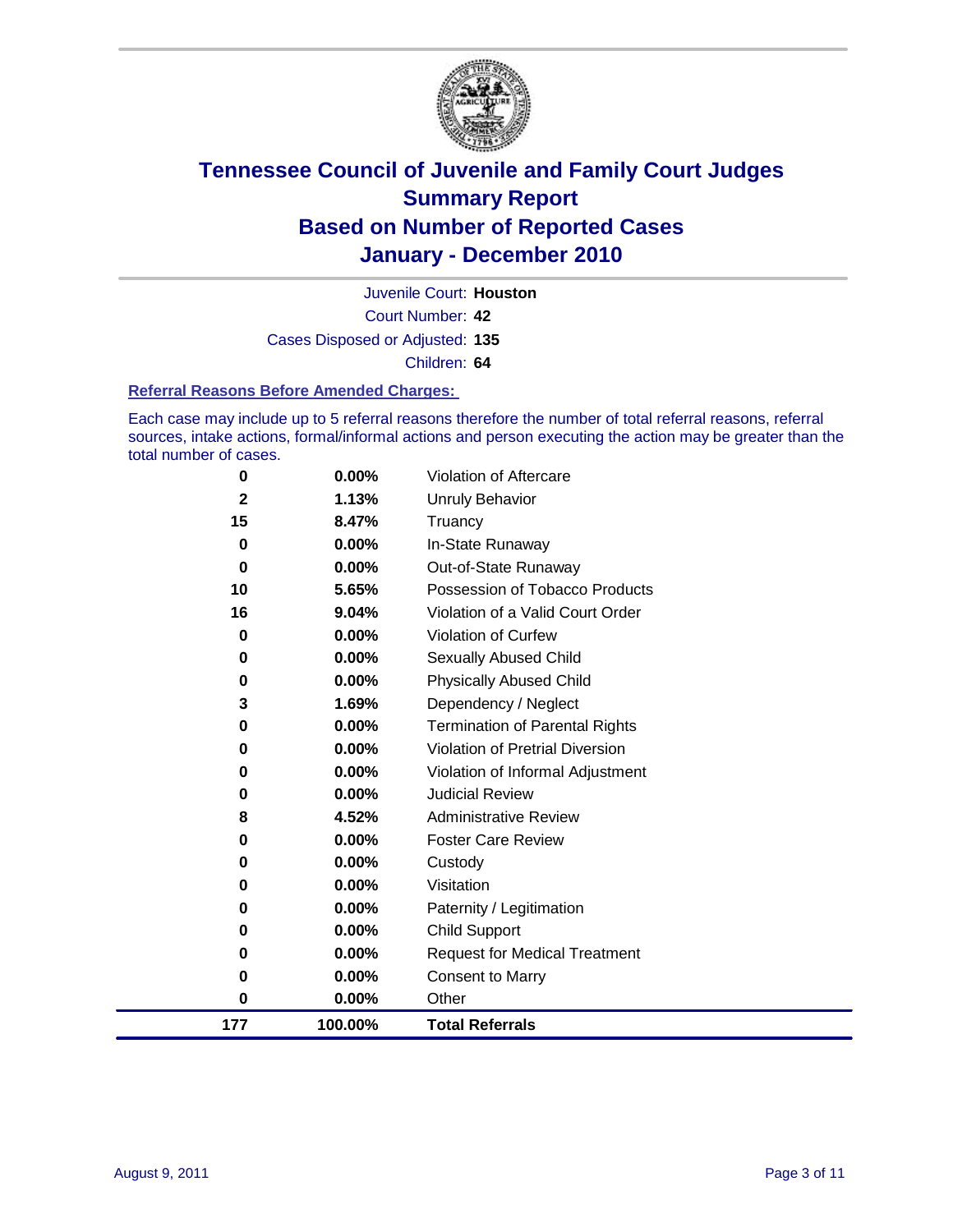

|                            |                                 | Juvenile Court: Houston           |  |  |  |
|----------------------------|---------------------------------|-----------------------------------|--|--|--|
|                            | Court Number: 42                |                                   |  |  |  |
|                            | Cases Disposed or Adjusted: 135 |                                   |  |  |  |
|                            |                                 | Children: 64                      |  |  |  |
| <b>Referral Sources: 1</b> |                                 |                                   |  |  |  |
| 116                        | 65.54%                          | Law Enforcement                   |  |  |  |
| 1                          | 0.56%                           | Parents                           |  |  |  |
| 4                          | 2.26%                           | <b>Relatives</b>                  |  |  |  |
| 0                          | $0.00\%$                        | Self                              |  |  |  |
| 19                         | 10.73%                          | School                            |  |  |  |
| 0                          | $0.00\%$                        | <b>CSA</b>                        |  |  |  |
| 6                          | 3.39%                           | <b>DCS</b>                        |  |  |  |
| 0                          | 0.00%                           | <b>Other State Department</b>     |  |  |  |
| 0                          | 0.00%                           | <b>District Attorney's Office</b> |  |  |  |
| 26                         | 14.69%                          | <b>Court Staff</b>                |  |  |  |
| 0                          | 0.00%                           | Social Agency                     |  |  |  |
| 0                          | 0.00%                           | <b>Other Court</b>                |  |  |  |
| 5                          | 2.82%                           | Victim                            |  |  |  |
| 0                          | 0.00%                           | Child & Parent                    |  |  |  |
| 0                          | 0.00%                           | Hospital                          |  |  |  |
| 0                          | $0.00\%$                        | Unknown                           |  |  |  |

#### **Age of Child at Referral: 2**

| 0<br>0 | 0.00%<br>0.00% | Ages 19 and Over<br><b>Unknown</b> |  |
|--------|----------------|------------------------------------|--|
|        |                |                                    |  |
|        |                |                                    |  |
| 26     | 40.63%         | Ages 17 through 18                 |  |
| 27     | 42.19%         | Ages 15 through 16                 |  |
| 6      | 9.38%          | Ages 13 through 14                 |  |
| 2      | 3.13%          | Ages 11 through 12                 |  |
| 3      | 4.69%          | Ages 10 and Under                  |  |
|        |                |                                    |  |

<sup>1</sup> If different than number of Referral Reasons (177), verify accuracy of your court's data.

**0.00%** Other

**100.00% Total Referral Sources**

<sup>2</sup> One child could be counted in multiple categories, verify accuracy of your court's data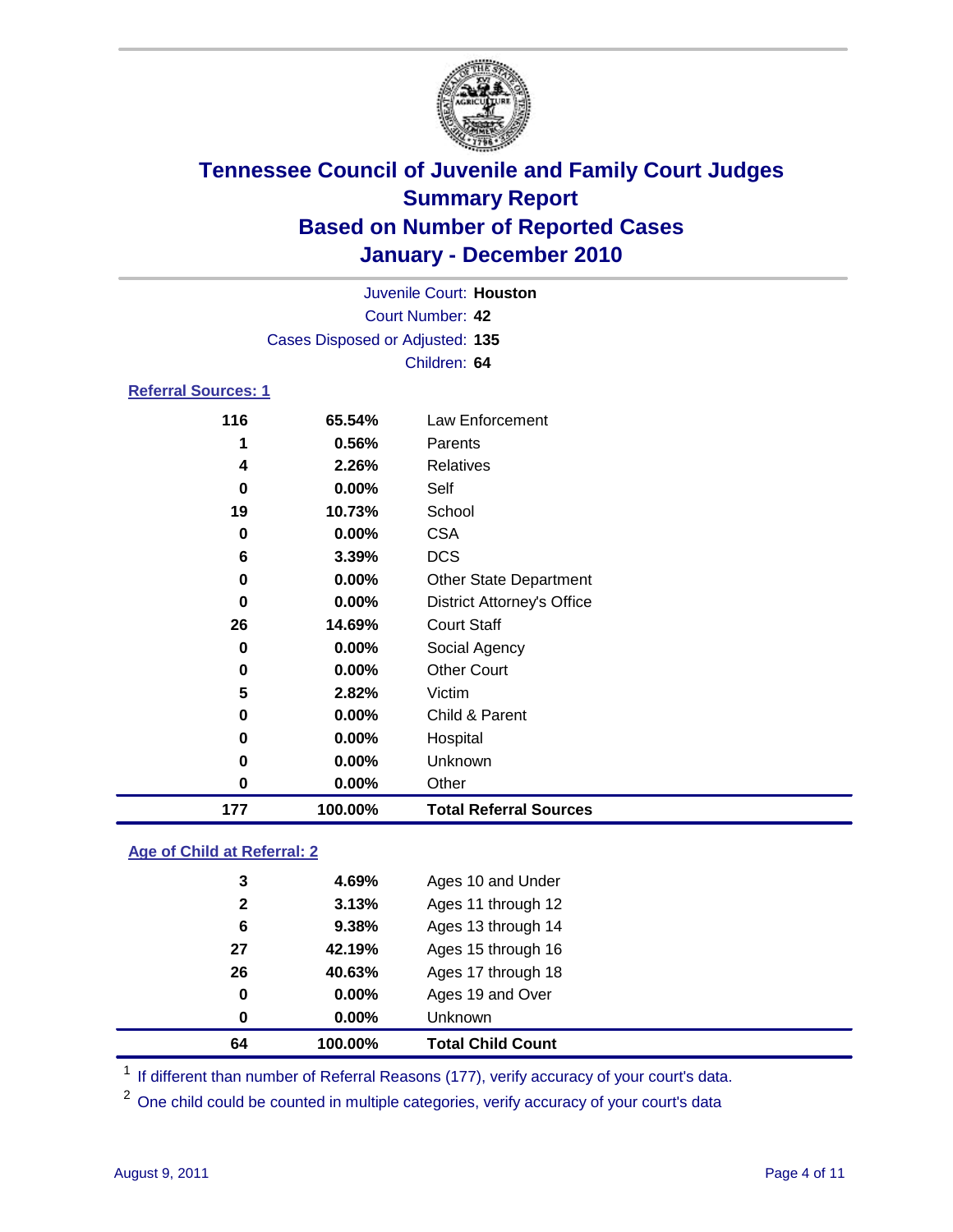

| Juvenile Court: Houston                 |                                 |                          |  |  |  |
|-----------------------------------------|---------------------------------|--------------------------|--|--|--|
| Court Number: 42                        |                                 |                          |  |  |  |
|                                         | Cases Disposed or Adjusted: 135 |                          |  |  |  |
|                                         |                                 | Children: 64             |  |  |  |
| Sex of Child: 1                         |                                 |                          |  |  |  |
| 46                                      | 71.88%                          | Male                     |  |  |  |
| 18                                      | 28.13%                          | Female                   |  |  |  |
| $\mathbf 0$                             | 0.00%                           | Unknown                  |  |  |  |
| 64                                      | 100.00%                         | <b>Total Child Count</b> |  |  |  |
| Race of Child: 1                        |                                 |                          |  |  |  |
| 58                                      | 90.63%                          | White                    |  |  |  |
| 3                                       | 4.69%                           | African American         |  |  |  |
| 0                                       | 0.00%                           | Native American          |  |  |  |
| $\mathbf 0$                             | 0.00%                           | Asian                    |  |  |  |
| 3                                       | 4.69%                           | Mixed                    |  |  |  |
| $\mathbf 0$                             | 0.00%                           | Unknown                  |  |  |  |
| 64                                      | 100.00%                         | <b>Total Child Count</b> |  |  |  |
| <b>Hispanic Origin: 1</b>               |                                 |                          |  |  |  |
| 3                                       | 4.69%                           | Yes                      |  |  |  |
| 61                                      | 95.31%                          | No                       |  |  |  |
| $\mathbf 0$                             | 0.00%                           | Unknown                  |  |  |  |
| 64                                      | 100.00%                         | <b>Total Child Count</b> |  |  |  |
| <b>School Enrollment of Children: 1</b> |                                 |                          |  |  |  |
| 59                                      | 92.19%                          | Yes                      |  |  |  |
| 5                                       | 7.81%                           | <b>No</b>                |  |  |  |
| $\mathbf 0$                             | 0.00%                           | Unknown                  |  |  |  |
| 64                                      | 100.00%                         | <b>Total Child Count</b> |  |  |  |

One child could be counted in multiple categories, verify accuracy of your court's data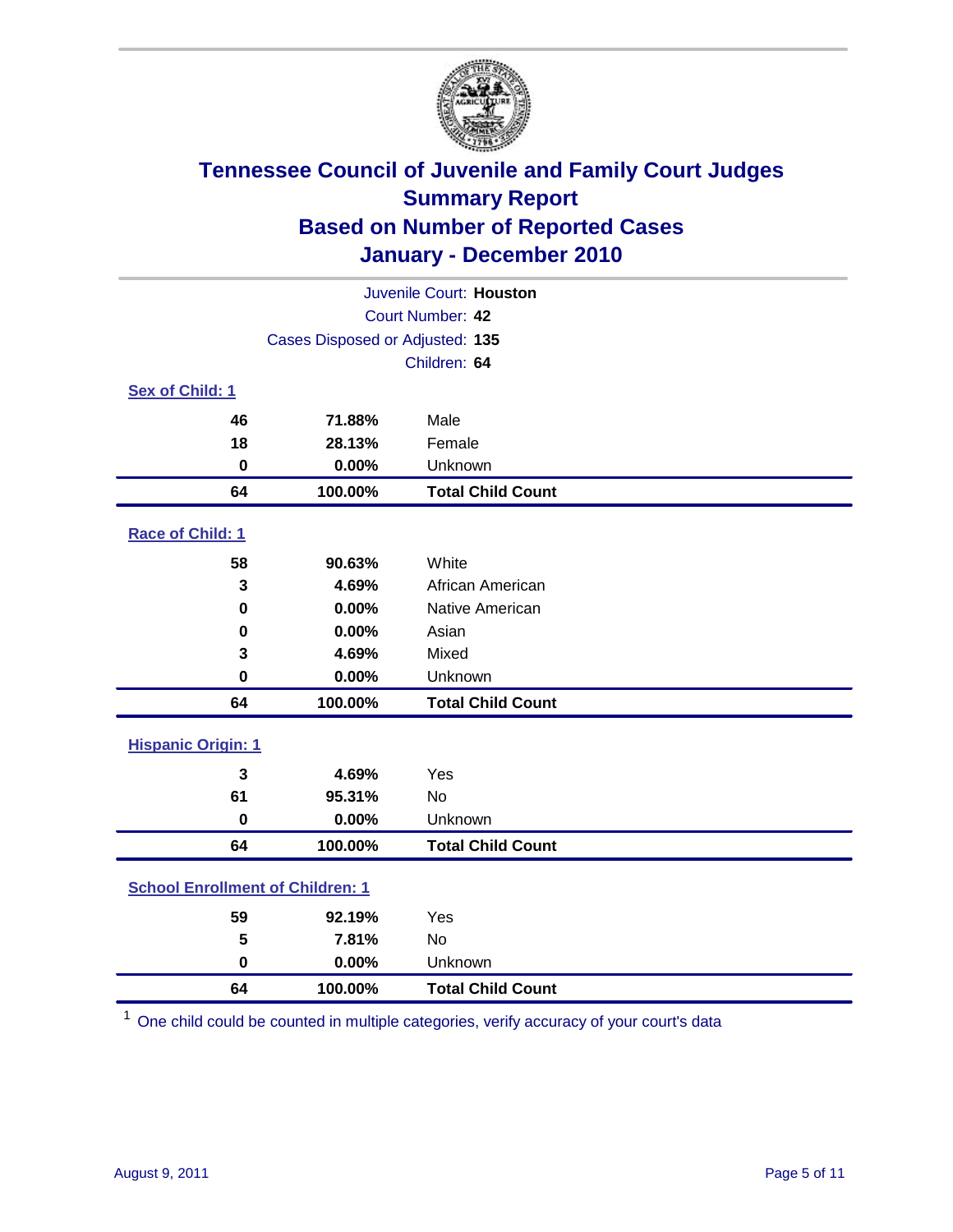

Court Number: **42** Juvenile Court: **Houston** Cases Disposed or Adjusted: **135** Children: **64 Living Arrangement of Child at Time of Referral: 1 28.13%** With Both Biological Parents **4.69%** With Father and Stepmother **3.13%** With Mother and Stepfather

| 64 | 100.00%  | <b>Total Child Count</b> |
|----|----------|--------------------------|
| 0  | 0.00%    | Other                    |
| 0  | $0.00\%$ | Unknown                  |
| 0  | 0.00%    | Independent              |
| 0  | $0.00\%$ | In an Institution        |
| 1  | 1.56%    | In a Residential Center  |
| 0  | $0.00\%$ | In a Group Home          |
| 1  | 1.56%    | With Foster Family       |
| 0  | $0.00\%$ | With Adoptive Parents    |
| 3  | 4.69%    | <b>With Relatives</b>    |
| 3  | 4.69%    | <b>With Father</b>       |
| 33 | 51.56%   | With Mother              |

#### **Type of Detention: 2**

| 135         | 100.00%  | <b>Total Detention Count</b> |  |
|-------------|----------|------------------------------|--|
| 0           | 0.00%    | Other                        |  |
| 124         | 91.85%   | Does Not Apply               |  |
| $\mathbf 0$ | $0.00\%$ | Unknown                      |  |
| 1           | 0.74%    | Psychiatric Hospital         |  |
| 0           | 0.00%    | Jail - No Separation         |  |
| 0           | $0.00\%$ | Jail - Partial Separation    |  |
| 0           | $0.00\%$ | Jail - Complete Separation   |  |
| 10          | 7.41%    | Juvenile Detention Facility  |  |
| 0           | $0.00\%$ | Non-Secure Placement         |  |
|             |          |                              |  |

<sup>1</sup> One child could be counted in multiple categories, verify accuracy of your court's data

<sup>2</sup> If different than number of Cases (135) verify accuracy of your court's data.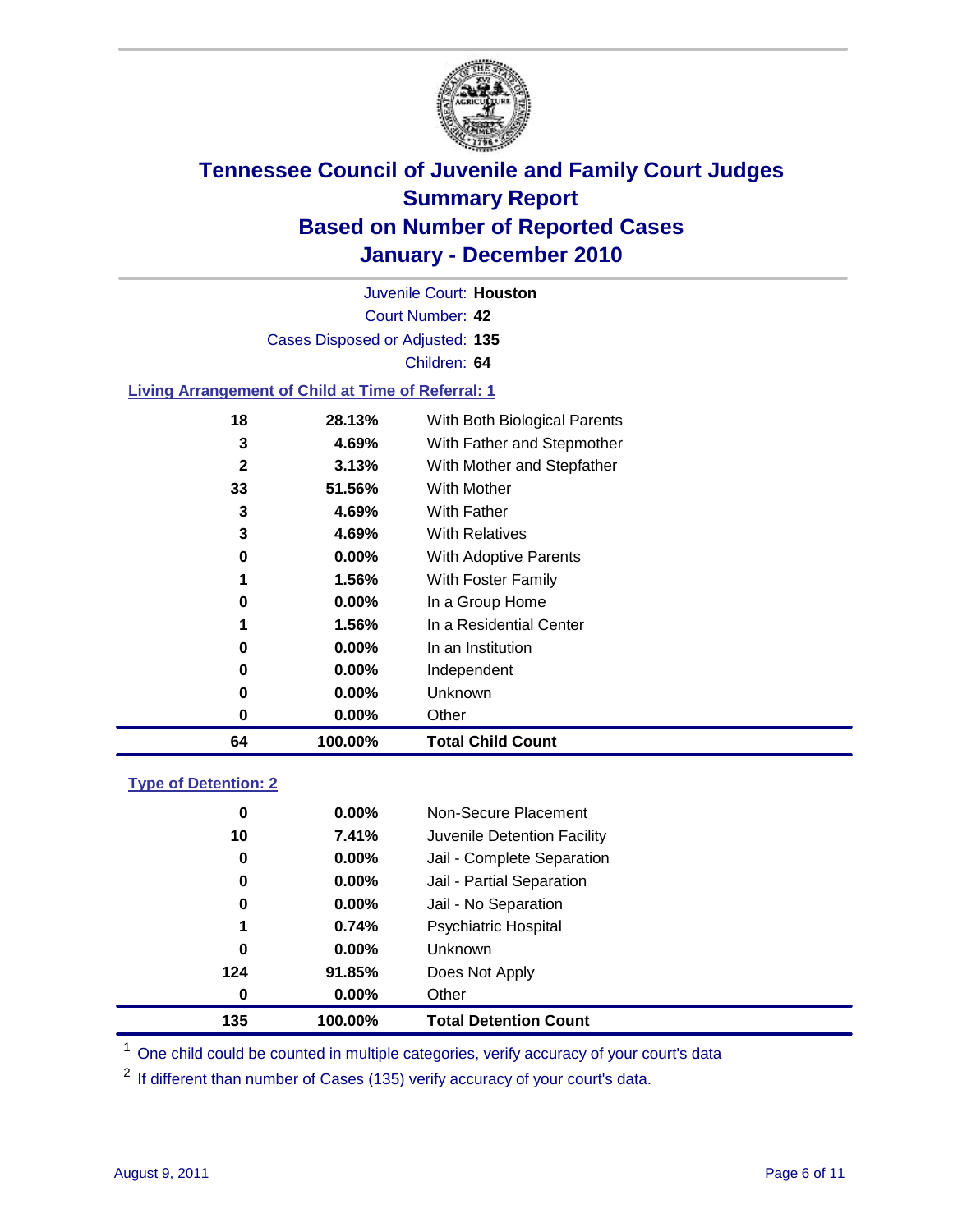

|                                                    | Juvenile Court: Houston         |                                      |  |  |  |
|----------------------------------------------------|---------------------------------|--------------------------------------|--|--|--|
|                                                    | Court Number: 42                |                                      |  |  |  |
|                                                    | Cases Disposed or Adjusted: 135 |                                      |  |  |  |
|                                                    |                                 | Children: 64                         |  |  |  |
| <b>Placement After Secure Detention Hearing: 1</b> |                                 |                                      |  |  |  |
| 5                                                  | 3.70%                           | Returned to Prior Living Arrangement |  |  |  |
| 3                                                  | 2.22%                           | Juvenile Detention Facility          |  |  |  |
| $\bf{0}$                                           | 0.00%                           | Jail                                 |  |  |  |
| 0                                                  | 0.00%                           | Shelter / Group Home                 |  |  |  |
| 0                                                  | 0.00%                           | <b>Foster Family Home</b>            |  |  |  |
| $\bf{0}$                                           | 0.00%                           | Psychiatric Hospital                 |  |  |  |
| 0                                                  | 0.00%                           | Unknown                              |  |  |  |
| 124                                                | 91.85%                          | Does Not Apply                       |  |  |  |
| 3                                                  | 2.22%                           | Other                                |  |  |  |
| 135                                                | 100.00%                         | <b>Total Placement Count</b>         |  |  |  |
| <b>Intake Actions: 2</b>                           |                                 |                                      |  |  |  |
| 124                                                | 70.06%                          | <b>Petition Filed</b>                |  |  |  |
| $\mathbf{2}$                                       | 1.13%                           | <b>Motion Filed</b>                  |  |  |  |
| 29                                                 | 16.38%                          | <b>Citation Processed</b>            |  |  |  |
| 0                                                  | 0.00%                           | Notification of Paternity Processed  |  |  |  |
| $\mathbf 0$                                        | 0.00%                           | Scheduling of Judicial Review        |  |  |  |
| 5                                                  | 2.82%                           | Scheduling of Administrative Review  |  |  |  |
| $\bf{0}$                                           | 0.00%                           | Scheduling of Foster Care Review     |  |  |  |
| $\bf{0}$                                           | 0.00%                           | Unknown                              |  |  |  |
| 15                                                 | 8.47%                           | Does Not Apply                       |  |  |  |
| $\mathbf{2}$                                       |                                 |                                      |  |  |  |
|                                                    | 1.13%                           | Other                                |  |  |  |

<sup>1</sup> If different than number of Cases (135) verify accuracy of your court's data.

<sup>2</sup> If different than number of Referral Reasons (177), verify accuracy of your court's data.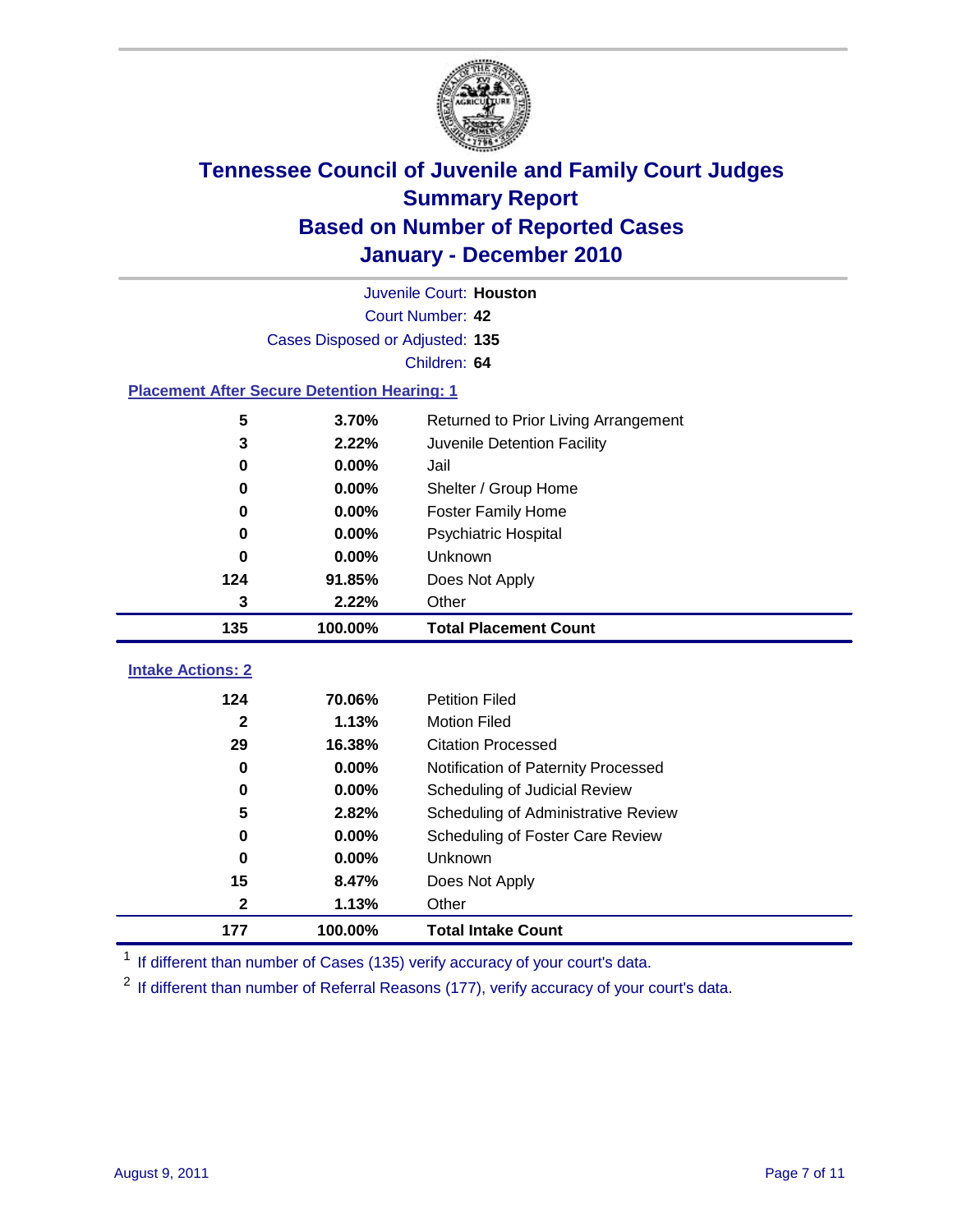

Court Number: **42** Juvenile Court: **Houston** Cases Disposed or Adjusted: **135** Children: **64**

#### **Last Grade Completed by Child: 1**

| 64          | 100.00%        | <b>Total Child Count</b>          |
|-------------|----------------|-----------------------------------|
| $\pmb{0}$   | 0.00%          | Other                             |
| 7           | 10.94%         | Unknown                           |
| 0           | 0.00%          | <b>Never Attended School</b>      |
| 0           | 0.00%          | Graduated                         |
| 0           | 0.00%          | <b>GED</b>                        |
| 0           | 0.00%          | Non-Graded Special Ed             |
| 0           | 0.00%          | 12th Grade                        |
| 21          | 32.81%         | 11th Grade                        |
| 15          | 23.44%         | 10th Grade                        |
| 8           | 12.50%         | 9th Grade                         |
| 5           | 7.81%          | 8th Grade                         |
| 3           | 4.69%          | 7th Grade                         |
| 2           | 3.13%          | 6th Grade                         |
| 0           | 0.00%          | 5th Grade                         |
| $\mathbf 2$ | 3.13%          | 4th Grade                         |
| 0           | 0.00%          | 3rd Grade                         |
| 0           | 0.00%          | 2nd Grade                         |
| 0           | 0.00%          | 1st Grade                         |
| 0           | 0.00%          | Kindergarten                      |
| 1<br>0      | 1.56%<br>0.00% | Too Young for School<br>Preschool |

#### **Enrolled in Special Education: 1**

| 64           | 100.00% | <b>Total Child Count</b> |  |
|--------------|---------|--------------------------|--|
| 2            | 3.13%   | Unknown                  |  |
| 60           | 93.75%  | No                       |  |
| $\mathbf{2}$ | 3.13%   | Yes                      |  |
|              |         |                          |  |

One child could be counted in multiple categories, verify accuracy of your court's data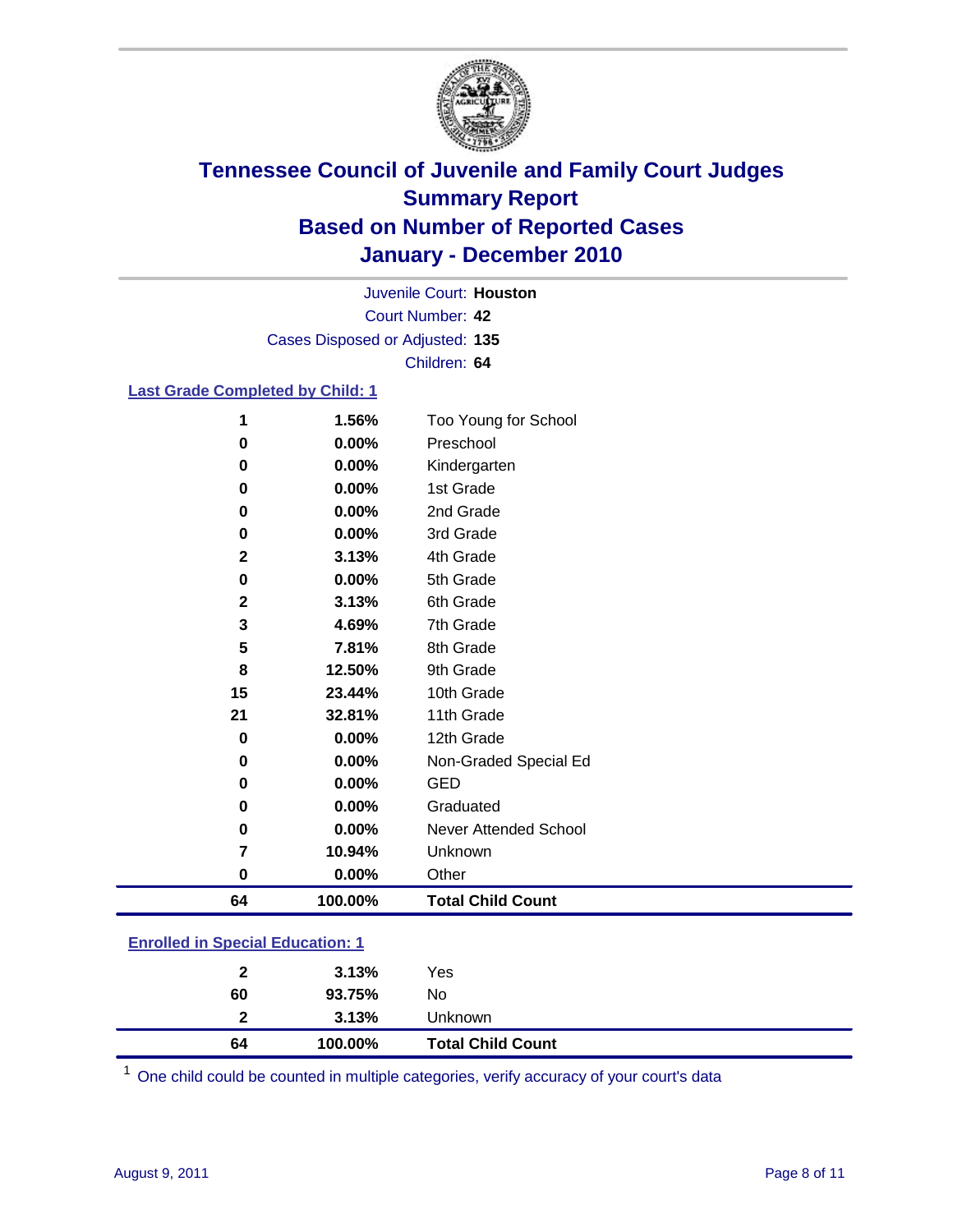

|                              | Juvenile Court: Houston         |                           |  |  |
|------------------------------|---------------------------------|---------------------------|--|--|
|                              | Court Number: 42                |                           |  |  |
|                              | Cases Disposed or Adjusted: 135 |                           |  |  |
|                              |                                 | Children: 64              |  |  |
| <b>Action Executed By: 1</b> |                                 |                           |  |  |
| 177                          | 100.00%                         | Judge                     |  |  |
| 0                            | 0.00%                           | Magistrate                |  |  |
| 0                            | 0.00%                           | <b>YSO</b>                |  |  |
| 0                            | $0.00\%$                        | Other                     |  |  |
| 0                            | 0.00%                           | Unknown                   |  |  |
| 177                          | 100.00%                         | <b>Total Action Count</b> |  |  |

#### **Formal / Informal Actions: 1**

| 12           | 6.78%    | Dismissed                                        |
|--------------|----------|--------------------------------------------------|
| $\mathbf{2}$ | 1.13%    | Retired / Nolle Prosequi                         |
| 19           | 10.73%   | <b>Complaint Substantiated Delinquent</b>        |
| 20           | 11.30%   | <b>Complaint Substantiated Status Offender</b>   |
| 2            | 1.13%    | <b>Complaint Substantiated Dependent/Neglect</b> |
| 0            | $0.00\%$ | <b>Complaint Substantiated Abused</b>            |
| 0            | $0.00\%$ | <b>Complaint Substantiated Mentally III</b>      |
| $12 \,$      | 6.78%    | Informal Adjustment                              |
| 13           | 7.34%    | <b>Pretrial Diversion</b>                        |
| 0            | $0.00\%$ | <b>Transfer to Adult Court Hearing</b>           |
| 1            | 0.56%    | Charges Cleared by Transfer to Adult Court       |
| 0            | $0.00\%$ | Special Proceeding                               |
| 9            | 5.08%    | <b>Review Concluded</b>                          |
| 87           | 49.15%   | Case Held Open                                   |
| 0            | $0.00\%$ | Other                                            |
| 0            | $0.00\%$ | Unknown                                          |
| 177          | 100.00%  | <b>Total Action Count</b>                        |

<sup>1</sup> If different than number of Referral Reasons (177), verify accuracy of your court's data.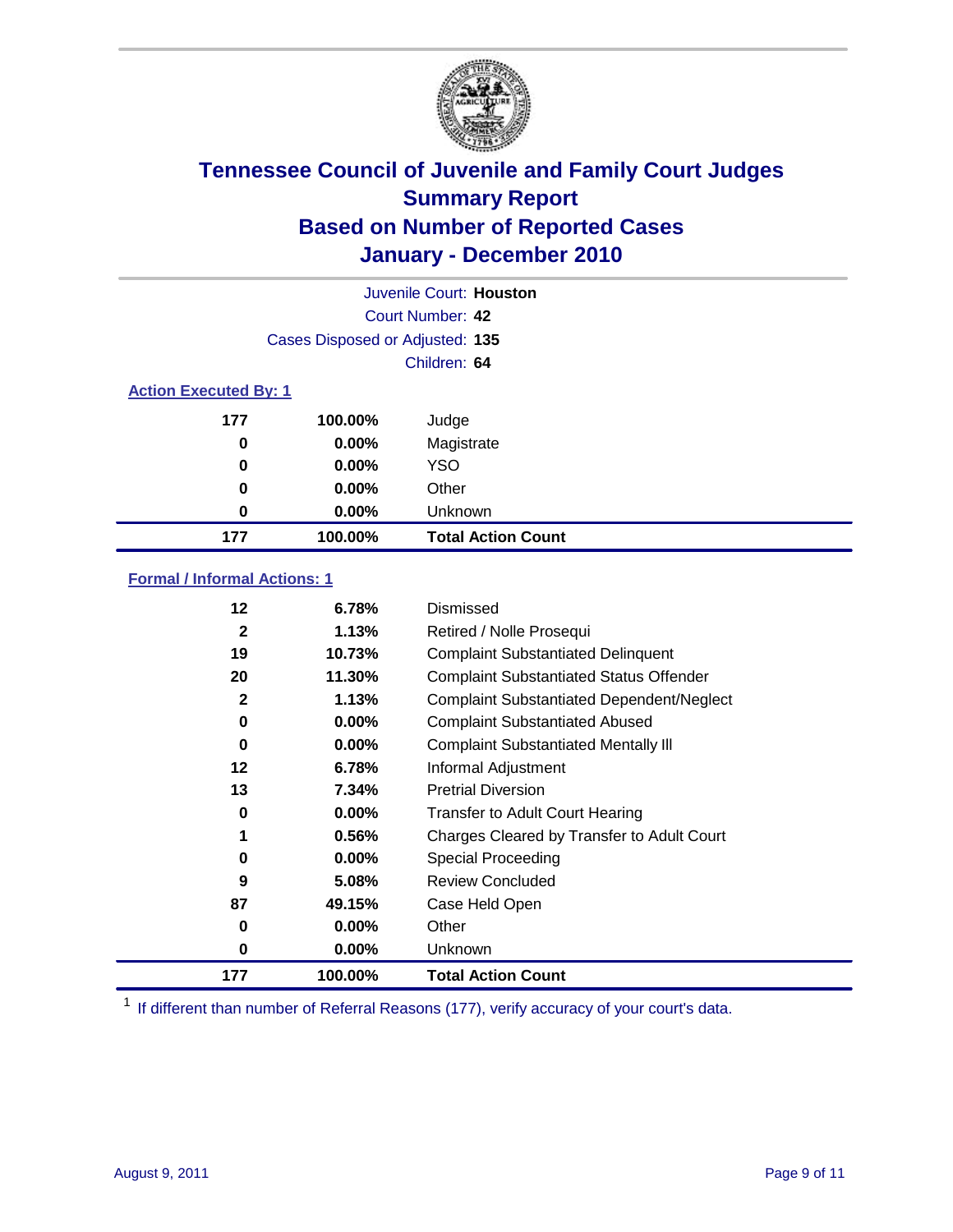

|                       |                                 | Juvenile Court: Houston                               |
|-----------------------|---------------------------------|-------------------------------------------------------|
|                       |                                 | Court Number: 42                                      |
|                       | Cases Disposed or Adjusted: 135 |                                                       |
|                       |                                 | Children: 64                                          |
| <b>Case Outcomes:</b> |                                 | There can be multiple outcomes for one child or case. |
| 11                    | 4.26%                           | <b>Case Dismissed</b>                                 |
| 0                     | $0.00\%$                        | Case Retired or Nolle Prosequi                        |
| 2                     | 0.78%                           | Warned / Counseled                                    |
| 75                    | 29.07%                          | Held Open For Review                                  |
| 5                     | 1.94%                           | Supervision / Probation to Juvenile Court             |
| 0                     | 0.00%                           | <b>Probation to Parents</b>                           |
| 0                     | 0.00%                           | Referral to Another Entity for Supervision / Service  |
| 4                     | 1.55%                           | Referred for Mental Health Counseling                 |
| 28                    | 10.85%                          | Referred for Alcohol and Drug Counseling              |
| 0                     | 0.00%                           | Referred to Alternative School                        |
| 0                     | 0.00%                           | Referred to Private Child Agency                      |
| 6                     | 2.33%                           | Referred to Defensive Driving School                  |
| 0                     | 0.00%                           | Referred to Alcohol Safety School                     |
| 2                     | 0.78%                           | Referred to Juvenile Court Education-Based Program    |
| 7                     | 2.71%                           | Driver's License Held Informally                      |
| 0                     | 0.00%                           | <b>Voluntary Placement with DMHMR</b>                 |
| 0                     | 0.00%                           | Private Mental Health Placement                       |
| 0                     | 0.00%                           | <b>Private MR Placement</b>                           |
| 0                     | 0.00%                           | Placement with City/County Agency/Facility            |
| 2                     | 0.78%                           | Placement with Relative / Other Individual            |
| 14                    | 5.43%                           | Fine                                                  |
| 21                    | 8.14%                           | <b>Public Service</b>                                 |
| 3                     | 1.16%                           | Restitution                                           |
| 0                     | 0.00%                           | <b>Runaway Returned</b>                               |
| 6                     | 2.33%                           | No Contact Order                                      |
| 1                     | 0.39%                           | Injunction Other than No Contact Order                |
| 2                     | 0.78%                           | <b>House Arrest</b>                                   |
| 0                     | 0.00%                           | <b>Court Defined Curfew</b>                           |
| 0                     | 0.00%                           | Dismissed from Informal Adjustment                    |
| 2                     | 0.78%                           | <b>Dismissed from Pretrial Diversion</b>              |
| 0                     | 0.00%                           | Released from Probation                               |
| 0                     | $0.00\%$                        | <b>Transferred to Adult Court</b>                     |
| 0                     | $0.00\%$                        | <b>DMHMR Involuntary Commitment</b>                   |